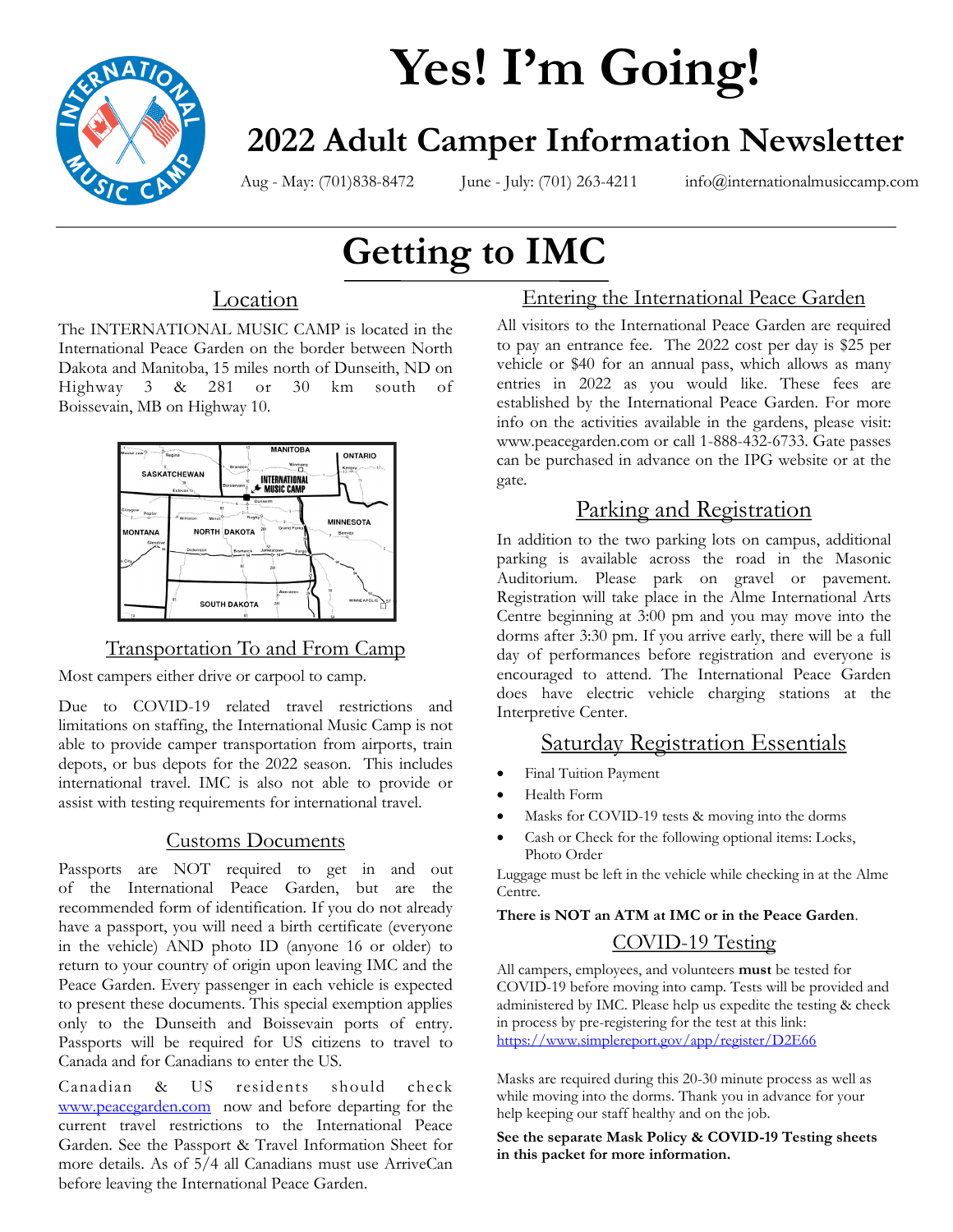### **Housing**

Campers are housed in open dormitories and cabins. All room assignments and roommate requests are made when the registration is received. Requests are held for two weeks.

Each camper must bring their own sheets, blankets, pillow, sleeping bag, etc. (unless they arrive by plane). Evenings are cool so sleeping bags are an excellent choice. Campers will also need to bring their own towels, toiletries, and personal items.

### Camping

If you plan to camp, please let the IMC office know ahead of time and remember to register at the front gate of the International Peace Garden. You are encouraged to reserve your spot ahead of time through the International Peace Garden office (888-432-6733). There is no tuition adjustment for staying in the campground.

### Meals

Meals are served in the camp dining hall. The first meal will be the Saturday evening meal following registration. **Campers with dietary concerns (vegetarian, food allergies, etc.) should contact the camp at least 2 weeks prior to arriving to confirm that the Food Service Coordinator is aware of the nature and severity of the allergies.** 

### **Concessions**

Located in the front of the Dining Hall, the Concession Stand has numerous sweet treats and salty snacks as well as beverages and frozen treats available for purchase throughout the day. Located across the parking lot from the Dining Hall, the Allegro Shop is full of IMC gear from shirts to sunglasses to hoodies and more! Both the Concession Stand and the Allegro Shop accept US and Canadian cash and the Allegro Shop accepts checks in US Funds, Visa, and Mastercard.

### Locks

All campers have small cubbies that can be locked for extra security of personal items. Combination and key locks are available for rental during the registration process. A \$5 USD or CAD rental fee will be charged and \$3 will be returned when the lock is returned. **Personal locks may NOT be used.**



### Health Information

All Campers at IMC must turn in an updated 2022 Health Form before attending camp. Completed health forms should be turned into IMC two weeks prior to your arrival at camp. Campers who do not have a completed health form will not be allowed to stay at IMC. If you have misplaced your health form, a digital copy may be found on the camp website. Adult campers are responsible for their personal health care.

Campers should be in good health upon arriving at camp, as programs can be physically demanding. Campers exposed to a contagious disease prior to camp should contact the camp as soon as possible to have money held to 2023. Campers will be asked questions regarding COVID-19 at registration on Saturday.

Campers coming to camp with Epi-pens must carry them at all times. Due to the distance from the camp to the nearest emergency facility, it is recommended that two or more Epi-pens be brought to camp.

Each camper should bring a reusable water bottle (also available for purchase at the concession stand & Allegro Shop). IMC recommends everyone consume adequate fluids while at camp, especially during periods of high heat, humidity, and/or activity.

**NUT FREE ZONE: The International Music Camp is completely NUT FREE. Many campers and staff have life-threatening nut allergies and our proximity to emergency facilities may not allow adequate treatment of a reaction. No nuts, peanut butter, or nut products are allowed anywhere on camp property. Please double check ALL ingredients before bringing food to camp!** 



# Phone Cards

There is no public wifi at IMC and cell phone reception for both US and Canadian campers is extremely limited and some people have incurred international roaming charges. Phone cards are available for purchase at the Concession Stand and the Administration Building for \$5 USD or CAD. Pay phones are available at a central location in the camp and in some of the dormitories for camper use. If a camper needs to be reached urgently, or in case of an emergency please contact the IMC office at (701)263-4211. Campers are encouraged to put their phone in airplane mode while at IMC.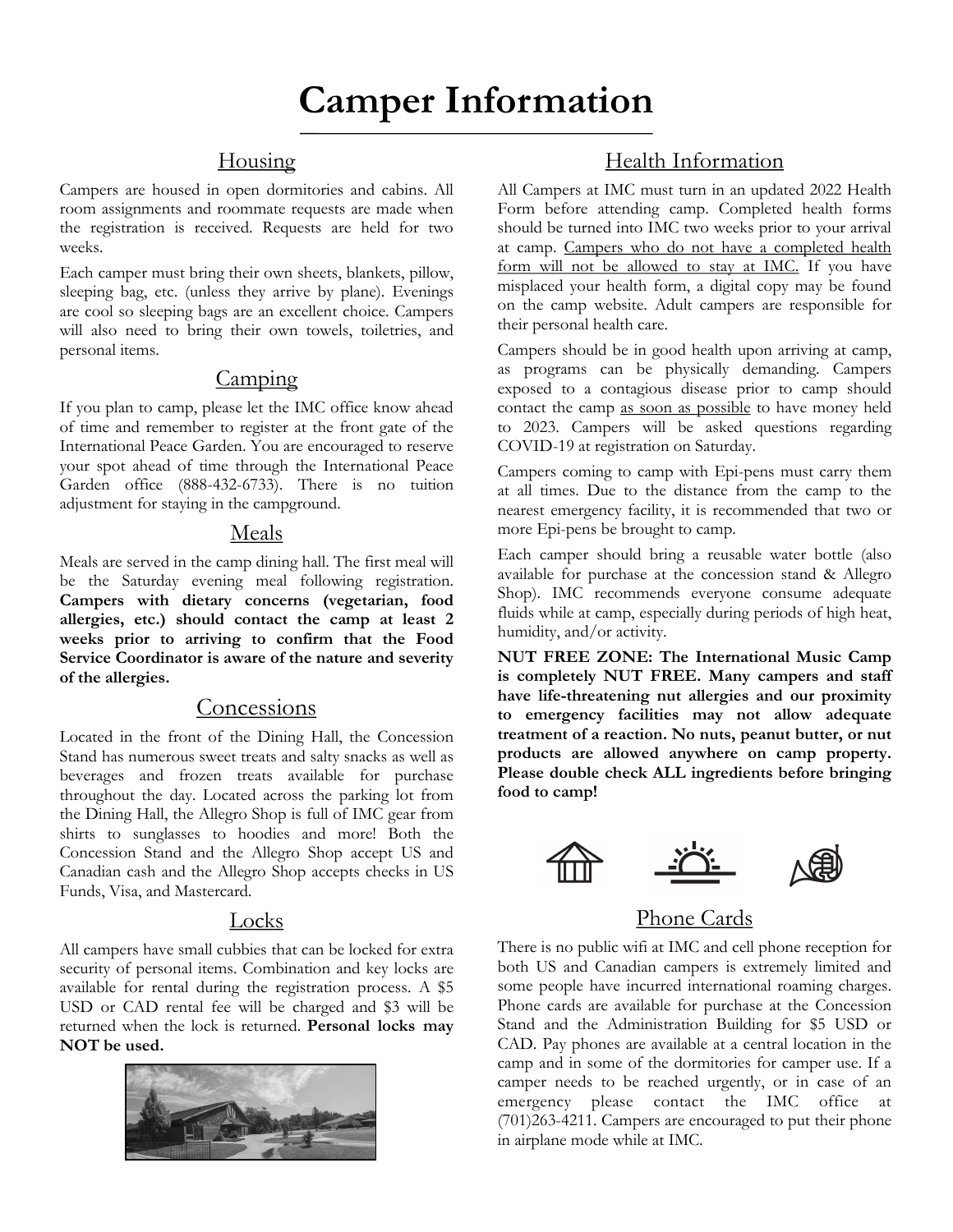# **What to Bring**

### Daily Dress Code

Proper dress should be worn at all times. Casual clothing in good taste is allowed for daily classes. Clothing with inappropriate exposure is not allowed. Crop tops, oneshoulder shirts, and tube tops are not allowed to be worn on their own. Undergarments should not be visible at any time. When in doubt, leave it at home.

Shorts and skirts should be modest and in good taste. Shorts must be as long as your thumbs when your arms are at your sides and skirts must be as long as your fingertips. Shoes must be worn at all times outside of the dorms.

Come prepared for all weather; a variety of weather can happen in the Turtle Mountains in a week.

All campers are expected to be well-groomed at all times. This includes clothing, hair, and personal cleanliness.



### Performance Dress

The uniform dress for Tuesday performances and formal pictures is: black pants (no jeans) or long black skirt, plain white dress shirt, and black dress shoes. No flip-flops. Studio Art campers should bring a semi-dressy outfit for the art show and photos.

### Other Items to Bring

- A watch
- A raincoat or umbrella
- Shoes that can get wet
- A warm jacket
- Good shoes for walking
- Insect repellant
- Bedding, a towel, and toiletries
- Masks for COVID-19 Testing & Moving into and out of the dorms.

#### **IMC is not responsible for lost or stolen items.**

### Camp CDs

Audio recordings will be made of most music programs. CDs of these recordings will be available to order during the Tuesday performances or through the IMC office. CDs will ship in December.

### Instruments and Instructional Materials

All instrumental campers must bring their own instrument. Pianos are provided. Some large instruments are available for rental to campers traveling via plane, train, or bus. Have your instrument in good working order prior to arrival.

**Brass & String Players** bring any available mutes.

**Reed Players** bring an ample supply of reeds and/or tools for adjusting and making reeds if you already own them.

**Percussionists** bring sticks and mallets for all the instruments you wish to study. Please bring a practice pad for private practice.

**Electric Guitar & Bass Players** must bring all amps and cords necessary. Please clearly label these items to prevent loss.

Please contact the IMC office if an instrument rental is required. Any campers using IMC instruments will be charged a \$50 USD user fee, and the camper will be charged for any damages incurred. All rental arrangements must be made in advance. Priority is given to those flying to camp.

A repair shop is available for emergency repairs only. Campers will be charged for parts and other accessories.



### Camp Photos

A professional photograph is taken of each program and available for purchase. Each camper will be given an order form on registration day. Orders may be dropped off in the main office at any time during camp or mailed to Rainbow Photo Labs. For more information, contact Rainbow Photo Labs in Minot, ND at (701) 852-4569.

Pictures and videos will also be taken by IMC's Social Media Intern and posted to the IMC Facebook, Twitter, YouTube, website, other social media platforms, or used for promotional purposes. **Any campers wishing to NOT be included in these pictures and videos should indicate this on the corresponding release on their Health Form and confirm with the Social Media Specialist during registration.**